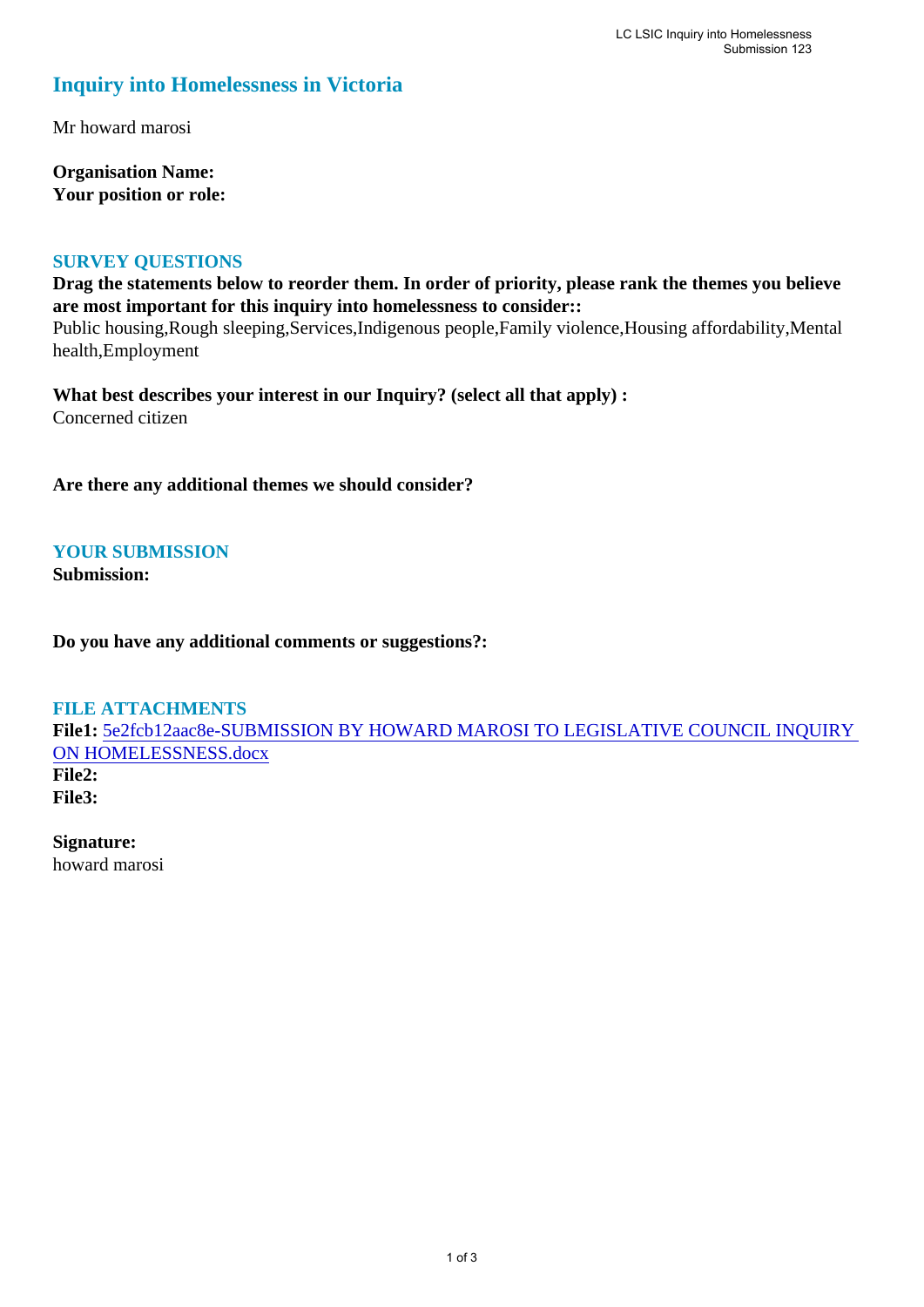SUBMISSION BY HOWARD MAROSI TO LEGISLATIVE COUNCIL INQUIRY ON HOMELESSNESS, 2020

I have been working voluntarily with Public Housing (PH) tenants and homeless individuals and organizations for about the past 8 years, to stop the privatization of Public Housing. This submission is my own, not on behalf of the groups I work with.

It is clear from PH and homelessness groups and individuals and from the available evidence that homelessness could be avoided if enough PH were to be made available. Public Housing means housing owned and managed by Government. PH does satisfy the needs of homeless and those vulnerable to homelessness because rents are fixed at 25% of tenants` income, they have security of tenure, and all those on low incomes are accepted.

State Governments have instead for the past 30 years been handing over the management and/or ownership of their housing to private Housing Associations, also known as Community Housing. As well, State and Federals Governments have provided those Associations and private investors with other subsidy and financial support to provide what they mistakenly call "affordable housing", which in any case is well beyond the financial means of the homeless and those vulnerable to homelessness. The Housing Associations charge well above 25% of the tenants` income, do not give security of tenure, and cherrypick those they want, leading to many higher income tenants being given priority over those on lower incomes.

Further adding to the problem, Government-owned land has been sold off to private investors, and 100% PH estates demolished, to be replaced by a combination of private housing and Housing Association-managed and/or owned properties.

The solution to homelessness is therefore to:

- 1. Keep management and ownership of existing Public Housing in the hands of Government- no more give-aways or sale to private ownership, including Housing Associations.
- 2. Build as much Government owned and managed housing as is needed as soon as possible- in Victoria we need at least 40,000 new units to provide for those on the PH waiting list, but more would be on the list if the wait werent so long, and the list will probably increase in number because of the likely increase in house prices and rents and economic hardship.
- 3. Retain as much Government land as is needed for current and future PH, and redevelopment to be 100% PH until all PH needs are met
- 4. Government funding for housing to be exclusively for PH until the waiting list is cleared, then only for non-PH after all PH needs are met into the future.
- 5. There is probably no need to demolish current PH Estates which are capable of being renovated. There is probably enough land and money to satisfy PH requirements, and demolition unnecessarily disrupts tenants` lives and destroys established communities, as well as wasting resources and disrupting surrounding neighborhoods.
- 6. The current Social Housing Renewal Programme of the State Government actually violates many of these principles and should be scrapped.
- 7. An additional point to consider is that with all the building required, it would make more financial sense for the State Government to re-establish a Housing Construction Department, to build the PH directly, rather than its current policy of Public-Private construction, where the Government provides the funding, and the work is done privately and for profit.